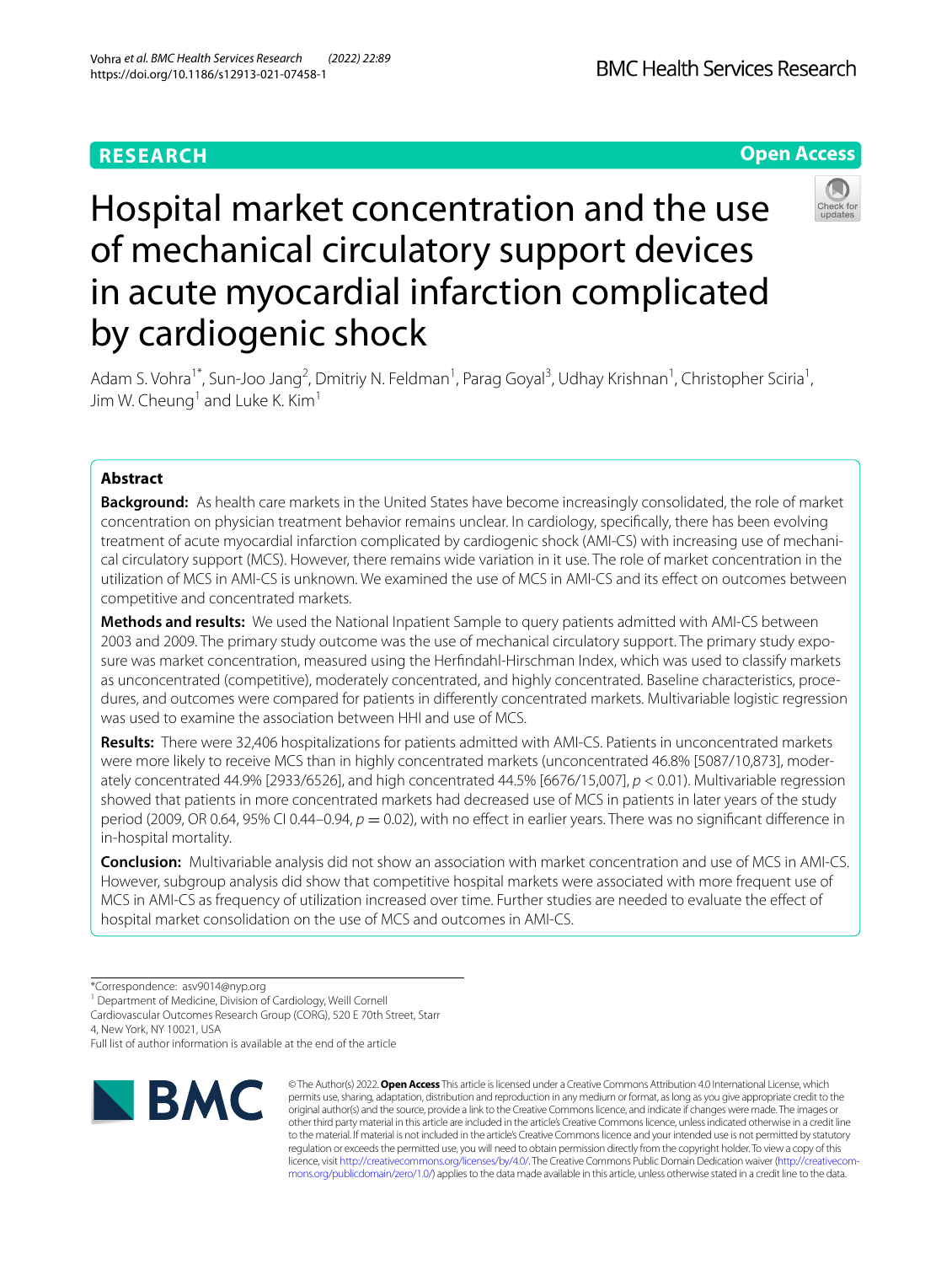**Keywords:** Hospital market concentration, Hospital consolidation, Cardiogenic shock, Acute myocardial infarction, Mechanical circulatory support

## **Main text**

## **Background**

During the last two decades, there has been a signifcant increase in the consolidation of hospitals and health systems due to health system mergers. Hospital consolidation reduces the number of hospitals in a market, increases concentration of hospital markets, and decreases market competition  $[1]$  $[1]$ . This has been driven largely by market and policy forces that have incentivized hospital consolidation to reduce costs by utilizing economies of scale and scope and improve outcomes by integrating care coordination [[2,](#page-8-1) [3](#page-8-2)].

Previous studies have shown, however, that hospital consolidation may actually increase prices and health system costs  $[4, 5]$  $[4, 5]$  $[4, 5]$  $[4, 5]$ . There is still a paucity of recent data on its efect on quality of care and outcomes, specifcally in cardiovascular disease. While consolidation may theoretically lead to improvements of care through improved care coordination—including transfers to centers of excellence—these same forces could theoretically also reduce market incentives to improve care by disincentivizing hospitals from investing in innovations that provide a competitive edge [\[6](#page-8-5)]. For example, a recent study showed that robotic surgery is less commonly performed in concentrated markets, suggesting that in less concentrated, or more competitive markets, there may be more rapid deployment of new technologies [[7\]](#page-8-6).

In the feld of cardiovascular disease, cardiogenic shock (CS) is a leading cause of mortality for patients with acute myocardial infarction (AMI) with an incidence of about 10% [[8\]](#page-8-7). Despite advances in the treatment of AMI, in-hospital mortality for patients with CS remains high  $(~40-50%)$  [8-[11](#page-8-8)]. Over the last 20 years, there has been an increased utilization of mechanical circulatory support devices (MCS) for CS [[12,](#page-8-9) [13\]](#page-8-10). Given the lack of clear randomized data on the risk and benefts of MCS in CS, there is a lack of consensus with regards to the role of mechanical circulatory support, especially with intraaortic balloon pumps (IABP), in cardiogenic shock. Current American College of Cardiology / American Heart Association guidelines suggest that IABP can be useful in ST-elevation AMI patients who do not stabilize with pharmacologic therapy (Class IIb recommendation) [[14](#page-8-11)], while European Society of Cardiology recommends against routine use (Class III recommendation) [[15\]](#page-8-12). Because of this lack of clarity, there is wide variation in its use between hospitals, with

previous studies showing that hospitals with higher utilization are more likely to be larger and less likely to be government-owned [[16](#page-8-13)].

There are limited studies evaluating the effect of hospital market structure on utilization of MCS in AMI complicated by cardiogenic shock (AMI-CS) and resultant outcomes of these patients. We studied a time period with both increasing market concentration and evolving use of mechanical circulatory support with cardiogenic shock (2003–2009). We hypothesize that during this time period, more competitive (unconcentrated) markets will be associated with increased use of MCS devices for patients with AMI-CS. Using a nationally representative database, we examined the use of MCS devices in CS and its efect on in-hospital outcomes between concentrated and unconcentrated (or competitive) markets.

## **Methods**

## **Data source**

All data were obtained from the National Inpatient Sample (NIS), a publicly available, nationally representative database administered by the United States Agency for Healthcare Research and Quality (AHRQ) Healthcare Cost and Utilization Project (HCUP) [\[17](#page-8-14)]. Data was utilized from 2003 to 2009. The NIS is a 20% stratified sample of discharges from about 1000 hospitals. For the years utilized for this analysis, all discharges from sampled hospitals were included. Each hospitalization in the NIS includes all reported diagnosis and procedure codes based on the *International Classifcations of Diseases, Ninth Revision, Clinical Modifcation* (*ICD-9-CM)*. Additional patient-level data included age, sex, and race. Hospital-level data included bed size, location (urban/rural), ownership, and teaching status. Prior to 2004, hospitals in a Metropolitan Statistical Area (MSA) were considered urban, while those outside an MSA were considered rural. Beginning with 2004, hospitals with a Core Based Statistical Area (CBSA) of Metropolitan or Division were considered urban, while those with a CBSA of Micropolitan or Rural were considered rural. Hospitals were considering teaching if they met one of the following criteria: 1) had a residency training approval by the Accreditation Council for Graduate Medical Education, 2) had membership in the Council of Teaching Hospitals, or 3) had a ratio of full-time equivalent interns and residents to beds of 0.25 or higher [\[17](#page-8-14)].

The Hospital Market Structure (HMS) file was linked to the NIS database for information on hospital market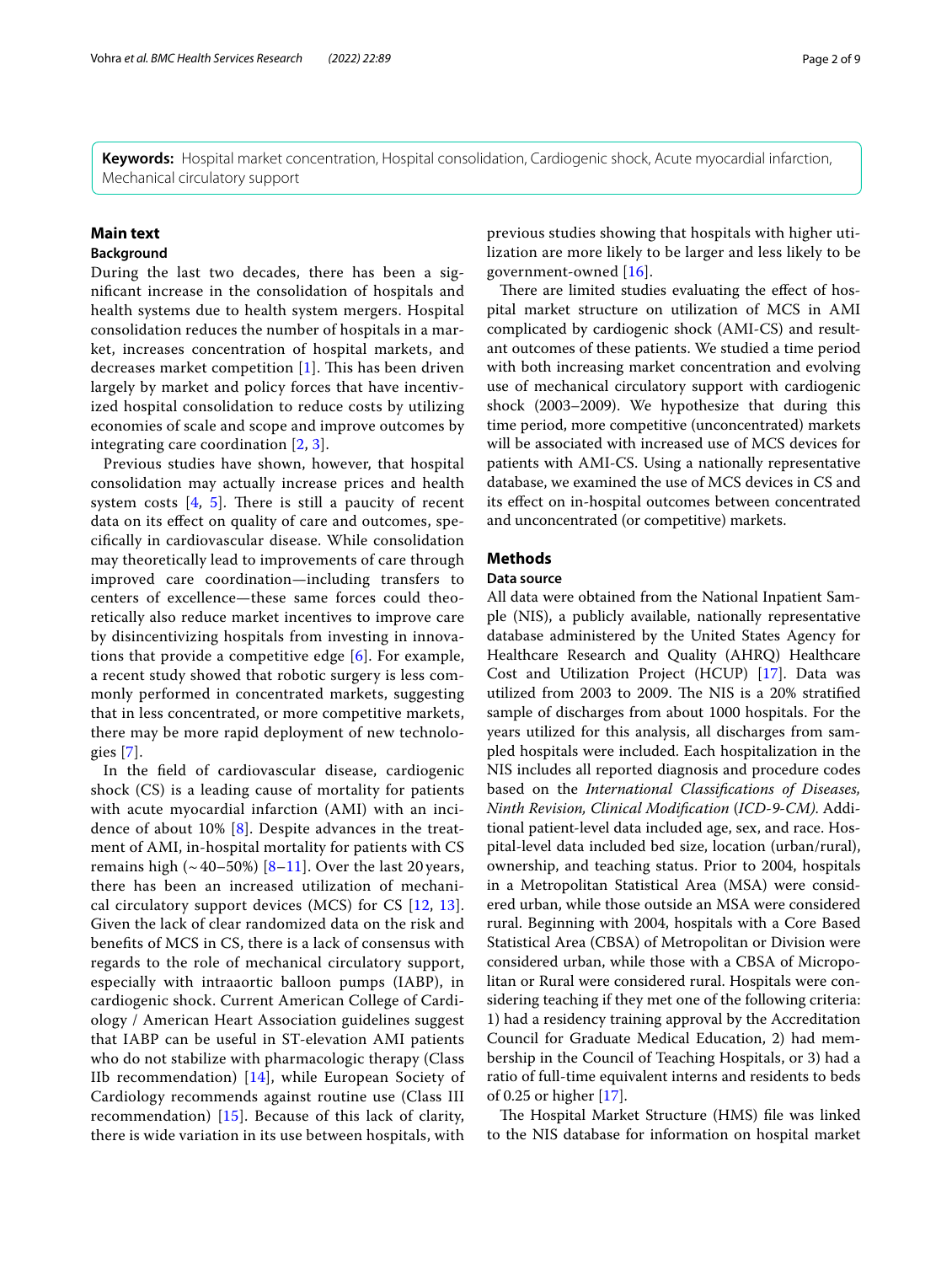structure. The HMS data are updated every 3 years and last were updated in 2009 (state and hospital identifers required for this supplemental fle were removed from the NIS in 2012 to enhance confdentiality). Hospital market competition was assessed using the Herfndahl-Hirschman Index (HHI). The HHI is sum of squared market shares for all hospitals in the market. Market share is calculated by the number of discharges for a hospital divided by the total discharges from all hospitals in a market  $[18]$  $[18]$ . The market was defined using the variable radius market defnition. For each hospital, the distance between the hospital and each patient's ZIP code was calculated. ZIP codes were then ranked in ascending order according to distance and then were aggregated until 75% of the hospital's discharges were attained. The distance between the hospital and the last ZIP code was used to determine the variable radius used to defne that hospital's market. Sensitivity analysis was conducted using variable radius of 90% of patient discharges to determine any efect of varying defnitions of a hospital's market [[17\]](#page-8-14). Standard defnitions of HHI determined by the Department of Justice and Federal Trade Commission to evaluate horizontal mergers and used in prior research were utilized: greater than 2500 was considered highly concentrated; 1500 to 2500 was considered moderately concentrated; and less than 1500 was considered unconcentrated or competitive [[7,](#page-8-6) [19\]](#page-8-16). (See Figure S[1](#page-7-0))

Institutional review board approval and informed consent was not required since data was derived from a deidentifed administrative database.

### **Study population**

From 2003 to 2009 all hospitalizations for patients with the diagnosis of cardiogenic shock (*ICD-9-CM* 785.31) and AMI (*ICD-9-CM* 410.11–410.91) in any position were queried from the NIS database [[20](#page-8-17)]. Hospitals performing less than 10 percutaneous coronary interventions (PCI) per year were excluded from analysis in order to select for hospitals with cardiac catheterization laboratories. Hospitals unable to perform PCI were assumed not to have the capacity to place MCS devices. Patients were classifed based on demographics such as age, sex, and race. Comorbidities were identifed using 29 Elixhauser clinical and procedural variables defned by the admitting ICD-9 codes. Administrative codes were used to determine if patients underwent coronary angiography, right heart catheterization (RHC), PCI, or coronary artery bypass grafting (CABG) during index hospitalization (see Table [S1](#page-7-0)).

## **Study exposures and outcomes**

The primary exposure of interest was HHI (as described above). For our primary analysis, variable radius of 75% of hospital discharges were used. Sensitivity analysis was performed with variable radius of 90%. Patientlevel covariates included age, sex, race, comorbidities, and receipt of procedures (coronary angiography, PCI, or CABG) as noted above. Hospital-level covariates included bed size, teaching status, location, and hospital control.

The primary outcome variable was the use of MCS. MCS devices included percutaneous devices (*ICD-9-CM* 37.68), non-percutaneous devices (*ICD-9-CM* 37.60 and 37.65), intra-aortic balloon pumps (IABP) (*ICD-9-CM* 37.61), and extracorporeal membrane oxygenation (ECMO) (*ICD-9-CM* 39.65 and 39.66). Percutaneous devices include devices such as Impella (Abiomed Inc., Danvers, MA) and TandemHeart (CardiacAssist, Pittsburgh, PA), while nonpercutaneous devices include Thoratec paracorporeal ventricular assist devices (Thoratec Inc., Pleasanton, CA), AB5000 (Abiomed, Inc., Danvers, MA), BVS5000 (Abiomed, Inc., Danvers, MA), and Centrimag (Thoratec Inc., Pleasanton, CA)  $[12]$  $[12]$ . The secondary outcome variable was in-hospital mortality which was captured through the NIS database.

## **Statistical analysis**

Patient-level characteristics such as age, sex, race, and comorbidities were compared across levels of HHI with 1-way ANOVA for continuous variables and chi-square tests for categorical variables. Admission data, including rates of coronary angiography, RHC, PCI, and CABG as well hospital characteristics were also compared across levels of HHI using chi-square tests. Receipt of MCS and in-hospital mortality were compared across levels of HHI using chi-square tests. A multivariable logistic mixed efect model was used to model the receipt of MCS according to patient, admission, and hospital characteristics, including HHI. Hospital was included as a random efect to account for clustering of hospitalizations by hospital. Given change in treatment approaches for CS during the study time period, analysis was re-conducted by year (2003, 2006, and 2009 chosen to align with HMS updates) to evaluate temporal trends. All analyses were performed with R version 3.6.3.

#### **Results**

## **Patient and hospital characteristics**

This study included a total of 32,406 hospitalizations at 892 hospitals between 2003 and 2009 for patients with AMI complicated by cardiogenic shock. Of the hospitalizations analyzed, 10,873 (33.6%) were in hospitals in unconcentrated (competitive) markets, 6526 (20.1%) in hospitals in moderately concentrated markets, and 15,007 (46.3%) in hospitals with highly concentrated markets. Of the hospitals included, initially 247 (27.7%) were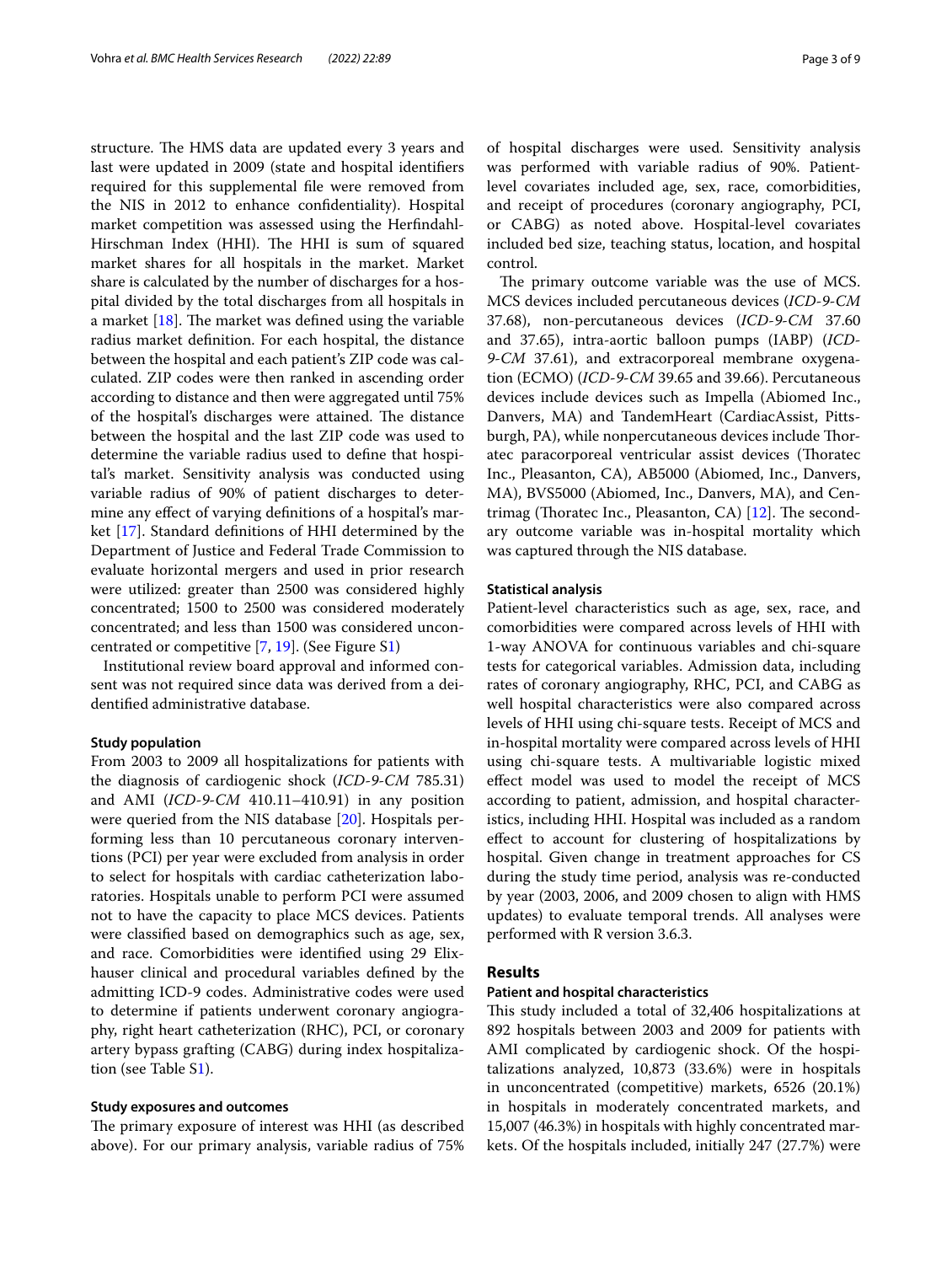in unconcentrated (competitive) markets, 172 (19.3%) in moderately concentrated markets, and 473 (53.0%) in highly concentrated markets. Thirty-six hospitals had a change in market concentration category during the study period. Patients in diferently concentrated markets were compared by age and comorbid conditions (see Table [1](#page-3-0)). Patients in unconcentrated markets were more likely to have congestive heart failure, valvular heart disease, pulmonary circulation disorders, and cancer. Patients in moderately concentrated or highly concentrated markets were more likely to have chronic obstructive pulmonary disease, obesity, and hypertension.

<span id="page-3-0"></span>**Table 1** Baseline Patient Characteristics (2003–2009)

|                                               | Competitive /<br>Unconcentrated<br>$(n = 10,873)$ | Moderately<br>Concentrated | <b>Highly Concentrated</b> | p-value |
|-----------------------------------------------|---------------------------------------------------|----------------------------|----------------------------|---------|
|                                               |                                                   | $(n = 6526)$               | $(n = 15,007)$             |         |
| Age (years)                                   | 68.2                                              | 68.7                       | 69.5                       | < 0.01  |
| Median household income                       |                                                   |                            |                            | < 0.01  |
| First quartile                                | 2657 (24.4%)                                      | 1529 (23.4%)               | 4094 (27.3%)               |         |
| Second quartile                               | 2500 (23.0%)                                      | 1318 (20.2%)               | 4226 (28.2%)               |         |
| Third quartile                                | 2705 (24.9%)                                      | 1593 (24.4%)               | 3793 (25.3%)               |         |
| Fourth quartile                               | 2729 (25.1%)                                      | 1924 (29.5%)               | 2504 (16.7%)               |         |
| Unknown                                       | 282 (2.6%)                                        | 162 (2.5%)                 | 390 (2.6%)                 |         |
| Payer status                                  |                                                   |                            |                            | < 0.01  |
| Medicare                                      | 6286 (57.8%)                                      | 3890 (59.6%)               | 9534 (63.5%)               |         |
| Medicaid                                      | 763 (7.0%)                                        | 382 (5.9%)                 | 726 (4.8%)                 |         |
| Private insurance                             | 2838 (26.1%)                                      | 1768 (27.1%)               | 3542 (23.6%)               |         |
| Self-pay / no charge / other                  | 986 (9.1%)                                        | 486 (7.4%)                 | 1205 (8.0%)                |         |
| <b>Comorbid conditions</b>                    |                                                   |                            |                            |         |
| Congestive heart failure                      | 6000 (55.2%)                                      | 3477 (53.3%)               | 8091 (53.9%)               | 0.03    |
| Valvular disease                              | 2142 (19.7%)                                      | 1143 (17.5%)               | 2879 (19.2%)               | < 0.01  |
| Pulmonary circulation disorders               | 564 (5.2%)                                        | 280 (4.3%)                 | 647 (4.3%)                 | < 0.01  |
| Peripheral vascular disease                   | 1132 (10.4%)                                      | 628 (9.6%)                 | 1439 (9.6%)                | 0.06    |
| Paralysis                                     | 108 (1.0%)                                        | 52 (0.8%)                  | 131 (0.9%)                 | 0.37    |
| Neurologic disease                            | 599 (5.5%)                                        | 343 (5.3%)                 | 826 (5.5%)                 | 0.73    |
| Chronic obstructive pulmonary disease         | 2162 (19.9%)                                      | 1464 (22.4%)               | 3641 (24.3%)               | < 0.01  |
| Diabetes mellitus, uncomplicated              | 2284 (21.0%)                                      | 1408 (21.6%)               | 3115 (20.8%)               | 0.4     |
| Diabetes mellitus, with chronic complications | 559 (5.1%)                                        | 331 (5.1%)                 | 692 (4.6%)                 | 0.11    |
| Hypothyroidism                                | 532 (4.9%)                                        | 342 (5.2%)                 | 814 (5.4%)                 | 0.16    |
| Chronic kidney disease                        | 1821 (16.7%)                                      | 1179 (18.1%)               | 2543 (16.9%)               | 0.06    |
| Liver disease                                 | 142 (1.3%)                                        | 85 (1.3%)                  | 189 (1.3%)                 | 0.94    |
| Lymphoma                                      | 62 (0.6%)                                         | 33 (0.5%)                  | 92 (0.6%)                  | 0.63    |
| Solid tumor without metastasis                | 304 (2.8%)                                        | 142 (2.2%)                 | 371 (2.5%)                 | 0.03    |
| Metastatic cancer                             | 128 (1.2%)                                        | 62 (1.0%)                  | 165 (1.1%)                 | 0.38    |
| Collagen vascular disease                     | 145 (1.3%)                                        | 98 (1.5%)                  | 228 (1.5%)                 | 0.44    |
| Coagulopathy                                  | 1337 (12.3%)                                      | 671 (10.3%)                | 1336 (8.9%)                | < 0.01  |
| Obesity                                       | 508 (4.7%)                                        | 365 (5.6%)                 | 828 (5.5%)                 | < 0.01  |
| Weight loss                                   | 641 (5.9%)                                        | 423 (6.5%)                 | 804 (5.4%)                 | < 0.01  |
| Fluid and electrolyte disorders               | 3973 (36.5%)                                      | 2435 (37.3%)               | 5278 (35.2%)               | < 0.01  |
| Chronic blood loss anemia                     | 188 (1.7%)                                        | 118 (1.8%)                 | 279 (1.9%)                 | 0.74    |
| Deficiency anemia                             | 1325 (12.2%)                                      | 922 (14.1%)                | 1753 (11.7%)               | < 0.01  |
| Alcohol abuse                                 | 347 (3.2%)                                        | 168 (2.6%)                 | 452 (3.0%)                 | 0.07    |
| Drug abuse                                    | 168 (1.5%)                                        | 85 (1.3%)                  | 172 (1.1%)                 | 0.02    |
| Psychoses                                     | 176 (1.6%)                                        | 93 (1.4%)                  | 189 (1.3%)                 | 0.05    |
| Depression                                    | 294 (2.7%)                                        | 158 (2.4%)                 | 380 (2.5%)                 | 0.49    |
| Hypertension                                  | 4746 (43.6%)                                      | 3003 (46.0%)               | 6702 (44.7%)               | 0.01    |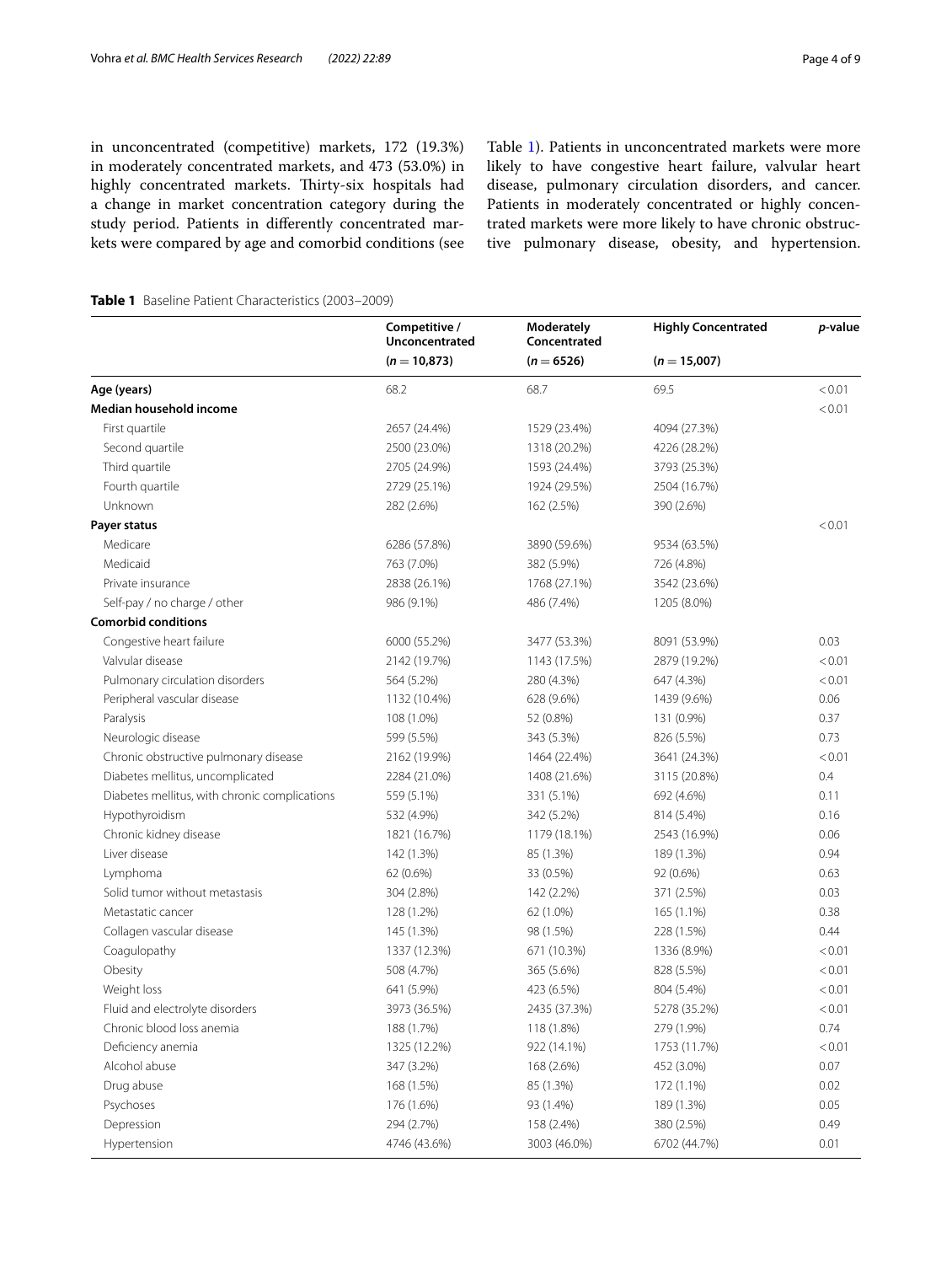Teaching status was more common in competitive markets (74.6%) than in moderately concentrated (57.8%) or highly concentrated (36.6%) markets. The majority of hospitals had large bed-size and urban location across all market concentrations (Table [2\)](#page-4-0).

## **Patient-level analysis**

Patients treated at hospitals in unconcentrated markets were more likely to get MCS than those in concentrated markets (unconcentrated 46.8% [5087/10,873], moderately concentrated 44.9% [2933/6526], and high concentrated 44.5% [6676/15,007], *p* < 0.01). In all markets, the predominant form of MCS was IABP encompassing 99% of all MCS devices. While there were slightly higher rates of coronary angiography and PCI in highly concentrated markets, there were higher rates of RHC, CABG, and ECMO in unconcentrated markets. There was no signifcant diference in in-hospital mortality between diferently concentrated markets (Table [3](#page-4-1)).

In a multivariable logistic mixed efect model using all years (2003–2009), patients with congestive heart failure, valvular disease, diabetes mellitus, coagulopathy,

## <span id="page-4-0"></span>**Table 2** Baseline Hospital Characteristics (2003–2009)

| $(n = 10,873)$<br>$(n = 6526)$<br>$(n = 15,007)$                       |        |
|------------------------------------------------------------------------|--------|
| Hospital bed size                                                      | < 0.01 |
| 730 (4.9%)<br>Small<br>793 (7.3%)<br>532 (8.2%)                        |        |
| Medium<br>2521 (23.2%)<br>1028 (15.8%)<br>3069 (20.5%)                 |        |
| 7529 (69.2%)<br>4959 (76.0%)<br>11,135 (74.2%)<br>Large                |        |
| Unknown<br>30 (0.3%)<br>$7(0.1\%)$<br>73 (0.5%)                        |        |
| <b>Teaching status</b><br>8112 (74.6%)<br>3771 (57.8%)<br>5497 (36.6%) | < 0.01 |
| Location                                                               | < 0.01 |
| Urban<br>10,591 (97.4%)<br>6510 (99.8%)<br>13,743 (91.6%)              |        |
| Rural<br>$9(0.1\%)$<br>1191 (7.9%)<br>252 (2.3%)                       |        |
| Unknown<br>30 (0.3%)<br>$7(0.1\%)$<br>73 (0.5%)                        |        |
| <b>Hospital control</b>                                                | < 0.01 |
| Government or private<br>8676 (79.8%)<br>4164 (63.8%)<br>7544 (50.3%)  |        |
| Government, nonfederal<br>40 (0.4%)<br>1122 (7.5%)<br>50 (0.8%)        |        |
| Private, non-profit<br>1410 (13.0%)<br>1411 (21.6%)<br>3811 (25.4%)    |        |
| 885 (13.6%)<br>Private, investor-own<br>717 (6.6%)<br>1816 (12.1%)     |        |
| Private, other<br>$0(0.0\%)$<br>$9(0.1\%)$<br>641 (4.3%)               |        |
| Unknown<br>30 (0.3%)<br>$7(0.1\%)$<br>73 (0.5%)                        |        |

<span id="page-4-1"></span>**Table 3** Rate of Procedures, Mechanical Circulatory Support, and Mortality (2003–2009)

|                                       | Competitive /<br>Unconcentrated | Moderately<br>Concentrated | <b>Highly Concentrated</b> | p-value |
|---------------------------------------|---------------------------------|----------------------------|----------------------------|---------|
|                                       | $(n = 10,873)$                  | $(n = 6526)$               | $(n = 15,007)$             |         |
| <b>Mechanical circulatory support</b> | 5087 (46.8%)                    | 2933 (44.9%)               | 6676 (44.5%)               | < 0.01  |
| Percutaneous devices                  | 45 (0.4%)                       | $15(0.2\%)$                | $7(0.1\%)$                 | < 0.01  |
| Nonpercutaneous devices               | 42 (0.4%)                       | 21(0.3%)                   | 26 (0.2%)                  | < 0.01  |
| Intraaortic balloon pump              | 5024 (46.2%)                    | 2918 (44.7%)               | 6647 (44.3%)               | < 0.01  |
| Extracorporeal membrane oxygenation   | 68 (0.6%)                       | $4(0.1\%)$                 | 13 (0.1%)                  | < 0.01  |
| <b>Procedures</b>                     |                                 |                            |                            |         |
| Coronary angiography                  | 7103 (65.3%)                    | 4280 (65.6%)               | 10,037 (66.9%)             | 0.02    |
| Right heart catheterization           | 441 (4.1%)                      | 144 (2.2%)                 | 238 (1.6%)                 | < 0.01  |
| Percutaneous coronary intervention    | 4753 (43.7%)                    | 2719 (41.7%)               | 6748 (45.0%)               | < 0.01  |
| Coronary artery bypass graft          | 2251 (20.7%)                    | 1389 (21.3%)               | 2489 (16.6%)               | < 0.01  |
| In-hospital mortality                 | 3997 (36.8%)                    | 2434 (37.3%)               | 5545 (36.9%)               | 0.77    |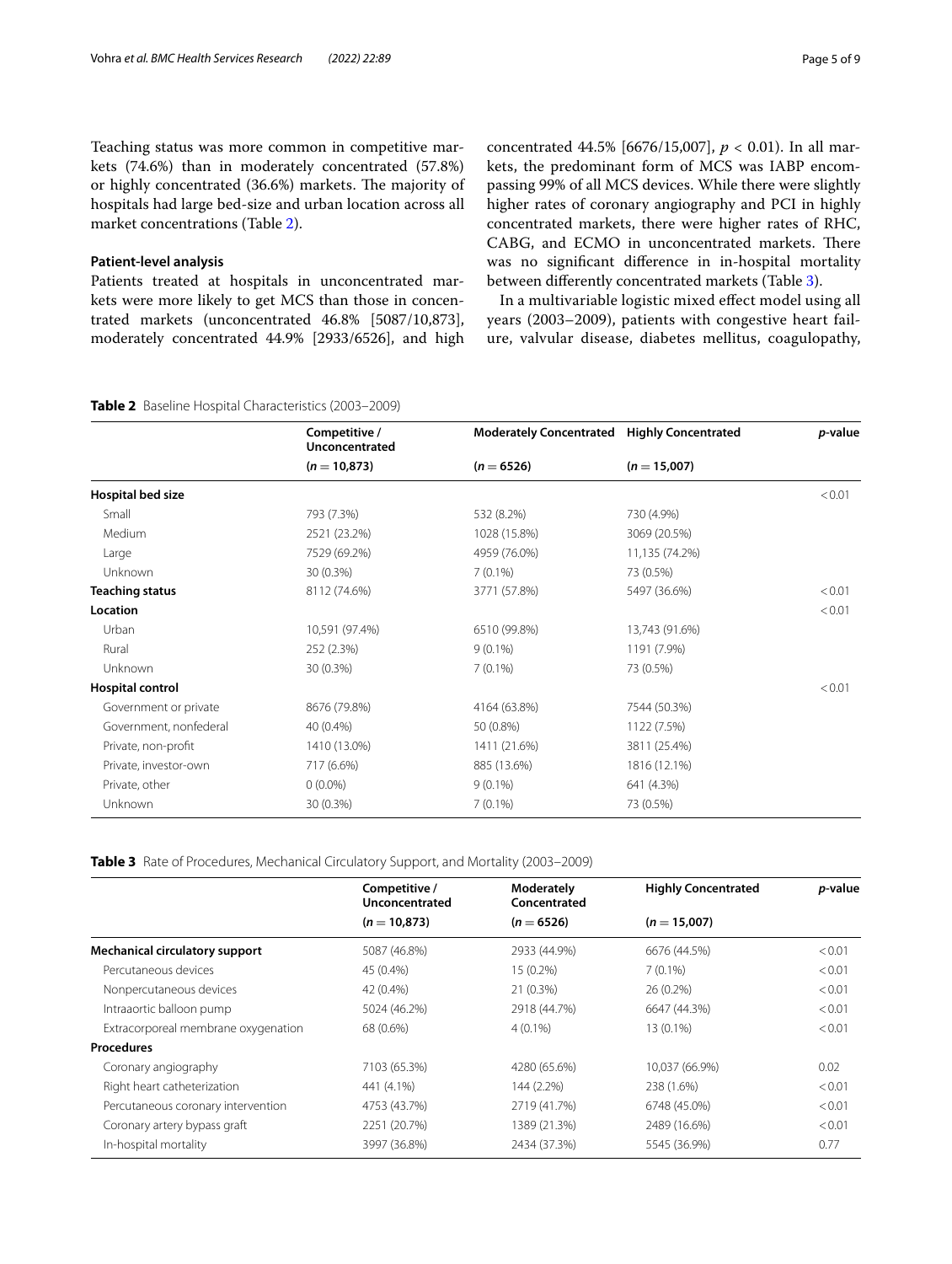## <span id="page-5-0"></span>**Table 4** Multivariable Logistic Mixed Efects Model, Patient Characteristics (2003–2009)

| Variable                                        | <b>Odds Ratio</b> | <b>Confidence interval</b> | p-value    |
|-------------------------------------------------|-------------------|----------------------------|------------|
| PRIMARY EXPOSURE VARIABLE                       |                   |                            |            |
| Herfindal-Hirschman Index (variable radius 75%) | 0.91              | $0.76 - 1.10$              | 0.34       |
| <b>COVARIATES OF INTEREST</b>                   |                   |                            |            |
| Age                                             | 0.98              | $0.98 - 0.99$              | < 0.01     |
| Female                                          | 0.76              | $0.72 - 0.80$              | < 0.01     |
| Race                                            |                   |                            |            |
| White (reference)                               | <b>REF</b>        | <b>REF</b>                 | <b>REF</b> |
| Black                                           | 0.79              | $0.69 - 0.89$              | < 0.01     |
| Hispanic                                        | 0.98              | $0.87 - 1.10$              | 0.77       |
| Asian or Pacific Islander                       | 1.18              | $0.98 - 1.41$              | 0.08       |
| Native American                                 | 1.04              | $0.71 - 1.51$              | 0.85       |
| Other / Unknown                                 | 1.06              | $0.98 - 1.15$              | 0.14       |
| <b>Hospital Bedsize</b>                         |                   |                            |            |
| Small (reference)                               | <b>REF</b>        | <b>REF</b>                 | <b>REF</b> |
| Medium                                          | 0.98              | $0.82 - 1.16$              | 0.79       |
| Large                                           | 1.04              | $0.89 - 1.23$              | 0.61       |
| <b>Hospital Control</b>                         |                   |                            |            |
| Government or private, collapsed (reference)    | <b>REF</b>        | <b>REF</b>                 | <b>REF</b> |
| Government, nonfederal, public                  | 0.88              | $0.68 - 1.13$              | 0.31       |
| Private, non-profit, voluntary                  | 0.87              | $0.74 - 1.02$              | 0.08       |
| Private, invest-own                             | 0.99              | $0.83 - 1.17$              | 0.87       |
| Private, collapsed                              | 0.96              | $0.66 - 1.39$              | 0.83       |
| <b>Teaching Hospital</b>                        | 0.93              | $0.81 - 1.06$              | 0.28       |
| Urban                                           | 0.96              | $0.74 - 1.24$              | 0.77       |
| <b>Procedures</b>                               |                   |                            |            |
| Left heart catherization                        | 5.07              | $4.74 - 5.43$              | < 0.01     |
| Percutaneous coronary intervention              | 2.62              | $2.46 - 2.79$              | < 0.01     |
| Coronary artery bypass graft                    | 4.34              | $4.03 - 4.68$              | < 0.01     |
| <b>Comorbid Conditions</b>                      |                   |                            |            |
| Congestive heart failure                        | 1.25              | $1.19 - 1.33$              | < 0.01     |
| Valvular disease                                | 1.14              | $1.07 - 1.22$              | < 0.01     |
| Peripheral vascular disease                     | 0.70              | $0.64 - 0.76$              | < 0.01     |
| Neurologic disease                              | 0.74              | $0.65 - 0.83$              | < 0.01     |
| Chronic obstructive pulmonary disease           | 0.76              | $0.71 - 0.81$              | < 0.01     |
| Diabetes mellitus, uncomplicated                | 1.09              | $1.02 - 1.17$              | < 0.01     |
| Chronic kidney disease                          | 0.83              | $0.77 - 0.90$              | < 0.01     |
| Liver disease                                   | 0.76              | $0.59 - 0.98$              | 0.03       |
| Coagulopathy                                    | 1.44              | $1.31 - 1.57$              | < 0.01     |
| Fluid and electrolyte disorders                 | 1.09              | $1.03 - 1.15$              | < 0.01     |
| Hypertension                                    | 0.88              | $0.83 - 0.93$              | < 0.01     |

and fuid and electrolytes disturbances (see Table [4\)](#page-5-0), were more likely to receive MCS. After controlling for hospital level clustering with a mixed efect model with hospital as a random intercept, hospital bed size, control, teaching status, or location had no additional efect on receipt of MCS. Patients who underwent coronary angiography, PCI, or CABG during hospitalization were more likely to receive MCS (see Table [4\)](#page-5-0).

## **Market concentration**

In multivariable logistic mixed efect model using all years (2003–2009), market concentration did not show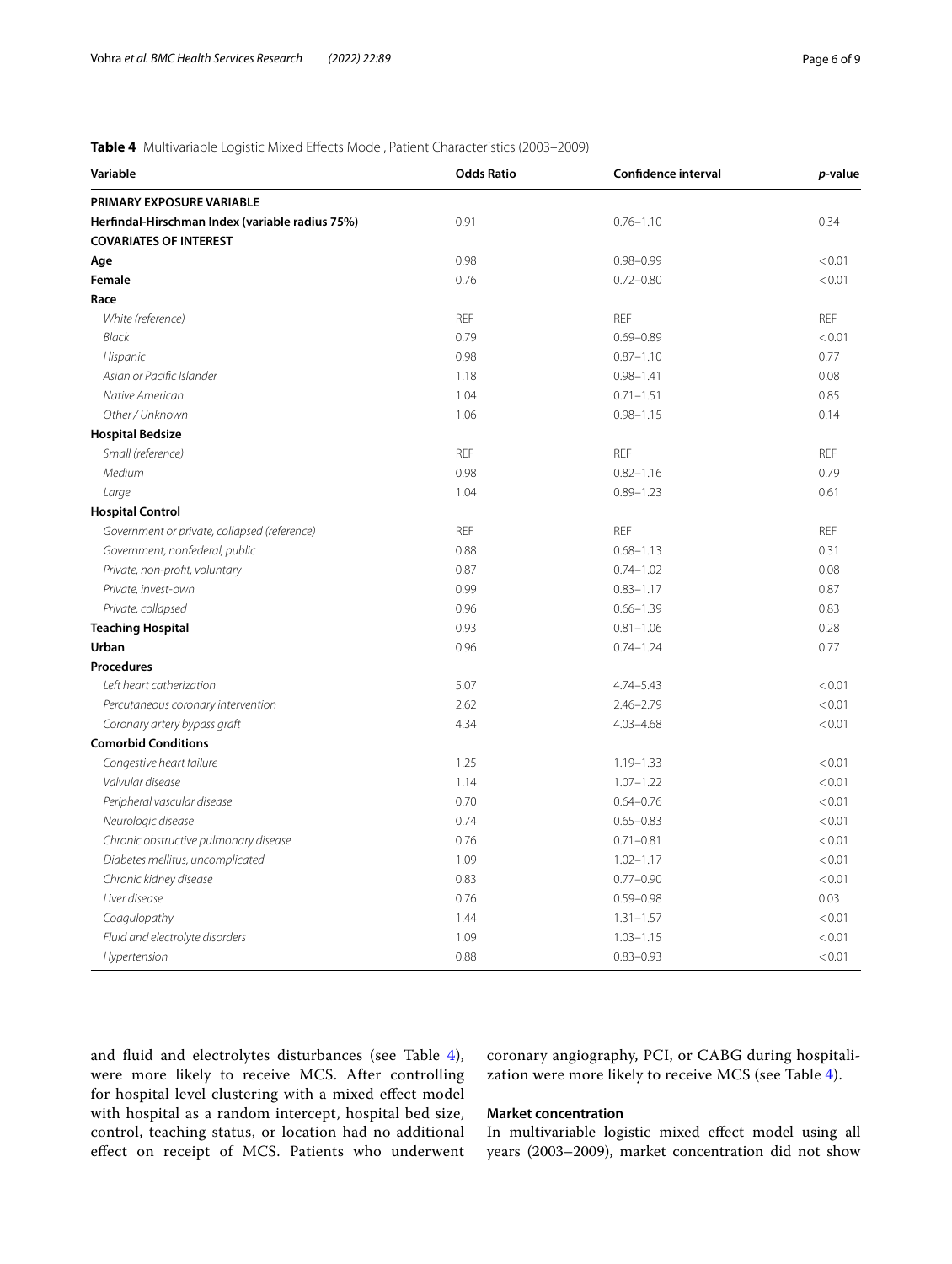any statistically signifcant efect on the use of MCS (See Tables S2 and S3 for full regression models). Multivariable logistic mixed efect model was re-analyzed separately by year to assess temporal trends. Market concentration did not show any efect on the use of MCS during analysis of patients from 2003 or 2006. However, for 2009, the mixed efect model showed that patients within markets with higher HHI (more concentrated markets) were less likely to receive MCS than those in markets with lower HHI (more unconcentrated / competitive ones) (OR 0.64, 95% CI 0.44–0.94,  $p = 0.02$ , see Fig. [1](#page-6-0)). Remaining predictors showed no additional diferences across years. There was a substantial increase in the volume of MCS across the study period, especially percutaneous devices such as Impella (Abiomed Inc., Danvers, MA) (see Fig. S[2\)](#page-7-0). Sensitivity analysis was performed using multivariable logistic mixed efect models for HHI variable radius 90%, but did not signifcantly change our results.

## **Discussion**

Our study demonstrated, that in addition to patient and hospital characteristics, regional market forces are associated with treatment decisions for patients admitted with AMI-CS. We showed that during our study period (2003–2009), in unadjusted analysis, patients in unconcentrated (or competitive) markets were more likely to receive MCS when admitted with AMI-CS than those in concentrated markets. In mixed-efect multivariable regression analysis, adjusting for patient and hospital factors, our study found that in more contemporary years (2009), market concentration was a signifcant factor in receipt of MCS.

Prior research has suggested that hospital market forces are associated with treatment decisions, especially with regard to diffusion of new technologies [\[7](#page-8-6), [21,](#page-8-18) [22](#page-8-19)]. Studies have shown that in unconcentrated markets, patients are more likely to undergo laparoscopic colectomy (compared to open) for colon cancer [\[21](#page-8-18)], more likely to undergo endovascular repair (compared to open) for abdominal aortic aneurysm [\[22\]](#page-8-19), and more likely to undergo robotic-assisted surgery for genitourinary and gynecologic surgery [\[7\]](#page-8-6). Notably, these studies controlled for both patient and hospital characteristics, suggesting a true efect from market concentration. Wright et al. showed that patients in unconcentrated markets were more likely to undergo robotic-assisted surgery. However, once analysis was restricted to hospitals that already performed robotic-assisted surgery, there was no association. This suggests that while market forces may influence decision to acquire technology—such as a surgical robot—it may not afect patient care decisions once the technology is acquired.

AMI-CS is an emergent condition requiring timely management. We hypothesized that hospitals in unconcentrated markets will have increased investment in MCS and be associated with higher utilization of MCS. Our study was conducted using data during a time of evolving management of AMI-CS with increasing use

<span id="page-6-0"></span>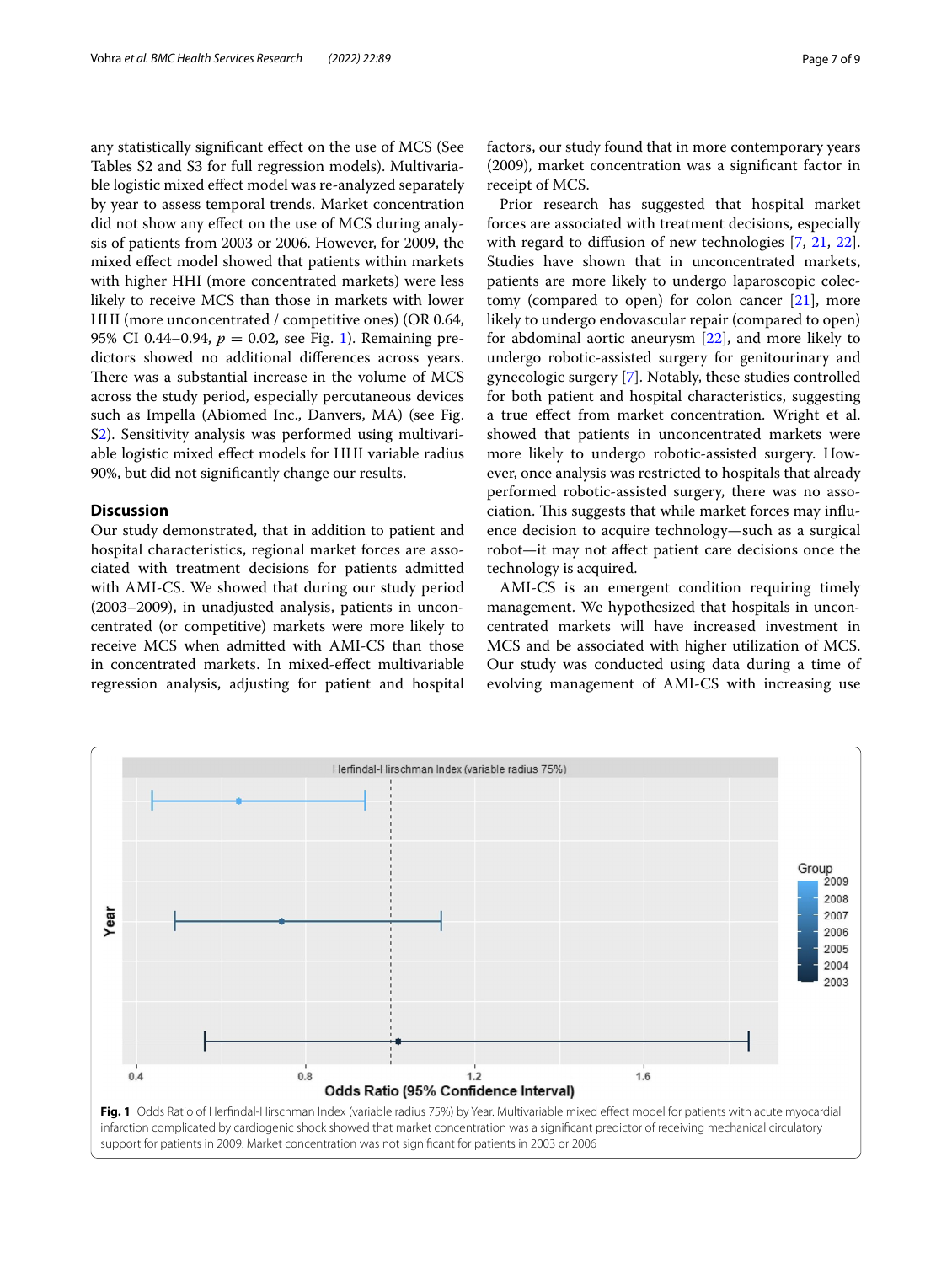of percutaneous MCS and showed that overall, hospital market concentration did not have any efect on the receipt of MCS in the earlier years of the study period. However, in the later years of the study, while we saw an increase in utilization of MCS among all hospitals, patients in unconcentrated markets became more likely to receive MCS compared to those in concentrated ones. This effect was seen regardless of other hospital characteristics such as location, bed-size, and teaching status. Abiomed obtained 510(k) clearance from FDA for the Impella percutaneous device (Abiomed Inc., Danvers, MA) in May 2008. NIS data shows a doubling of use of percutaneous devices in patients with AMI-CS between 2008 and 2009 which may be driving early adoption in more competitive market (See Fig. [S2](#page-7-0)).

Health care policy over the past two decades encourages consolidation of markets—leading to increased market concentration—with the formation of accountable care organizations and use of bundled payments [\[4](#page-8-3)]. While the goal of these policies has been improvement in coordination of care, there are likely unintended efects on costs of care and patient outcomes [[23\]](#page-8-20). One of these efects may be a decreased difusion of new technologies, both proven (but underutilized) and unproven (and yet to demonstrate beneft). Expanded uses of proven technologies may improve patient outcomes, while increased use of unproven technologies may increase healthcare costs, without an effect on patient outcomes [\[24\]](#page-8-21). Our study is the frst, that we are aware, to evaluate these efects of hospital market concentration on use of cardiovascular technology. These findings may be useful in informing health care policy and federal antitrust efforts to mitigate negative efects of hospital consolidation.

There are a number of strengths to this study. First, the NIS is a nationwide database that is representative of the United States population. We were able to capture patients with cardiogenic shock in a crucial time period during national trends in increased market concentration and increased use of mechanical circulatory support. However, our study also has a number of limitations. First, while we were able to capture a unique period in the evolution of mechanical circulatory support, analysis of more contemporary data outside the NIS (which does not provide hospital market level data after 2009) is needed to analyze more recent efects. These recent effects will be better suited to evaluate the efect of market concentration once technologies (such as Impella) are more broadly used. Second, we used an administrative database and were unable to account for potential unmeasured confounders, including severity of presenting illness, medications, and socioeconomic factors. It is possible that there may be bias toward sicker patients in competitive markets that may not be realized in administrative data and might confound the efects of market concentration. Third, the NIS is limited to a sampling of only 20% of hospitals in the United States. Random sampling may have afected our results if hospitals selected in a particular market were biased toward more or less frequent MCS use compared to other representative hospitals in that market. Our study, however, captured over 800 hospitals and controlled for hospital factor such as bed size, teaching status, and location while likely minimized any efect of random sampling. Fourth, there is variation in the literature in identifying patients with AMI-CS from administrative data. We used a method from prior literature [\[16](#page-8-13), [20](#page-8-17)], that uses encounters that have *ICD-9-CM* codes for cardiogenic shock or myocardial infarction in any position in the NIS databases. This method increases sensitivity for capturing cases of AMI-CS, but may capture cases of cardiogenic shock that are not due to myocardial infarction. Other literature, limits encounters to those that have myocardial infarction as the primary diagnosis [\[8](#page-8-7), [25](#page-8-22)]. Finally, HHI was used as an indicator for market concentration. While HHI is a validated metric to evaluate market concentration, it may not fully capture other important market factors, including hospital afliations.

## **Conclusions**

Multivariable analysis did not show an association with market concentration and use of MCS in AMI-CS in our study time period (2003–2009). However, subgroup analysis by year did show that competitive hospital markets were associated with more frequent use of MCS in AMI-CS as frequency of utilization increased over time. Further studies are needed to evaluate the efect of hospital market consolidation on the use of MCS and outcomes in AMI-CS.

## **Supplementary Information**

The online version contains supplementary material available at [https://doi.](https://doi.org/10.1186/s12913-021-07458-1) [org/10.1186/s12913-021-07458-1](https://doi.org/10.1186/s12913-021-07458-1).

<span id="page-7-0"></span>**Additional fle 1..**

## **Acknowledgements**

Not applicable.

## **Authors' contributions**

AV conceptualized study, analyzed data, and wrote manuscript. SJ analyzed data and reviewed manuscript. DF, PG, UK, CS, and JC provided input to study design, reviewed manuscript. LK conceptualized study, interpreted data, reviewed manuscript. All authors read and approved of the fnal manuscript.

#### **Funding**

This work was supported by grants from the Michael Wolk Heart Foundation, the New York Cardiac Center, Inc., and the Weill Cornell Medical Center Alumni Council. These organizations had no role in the design and conduct of